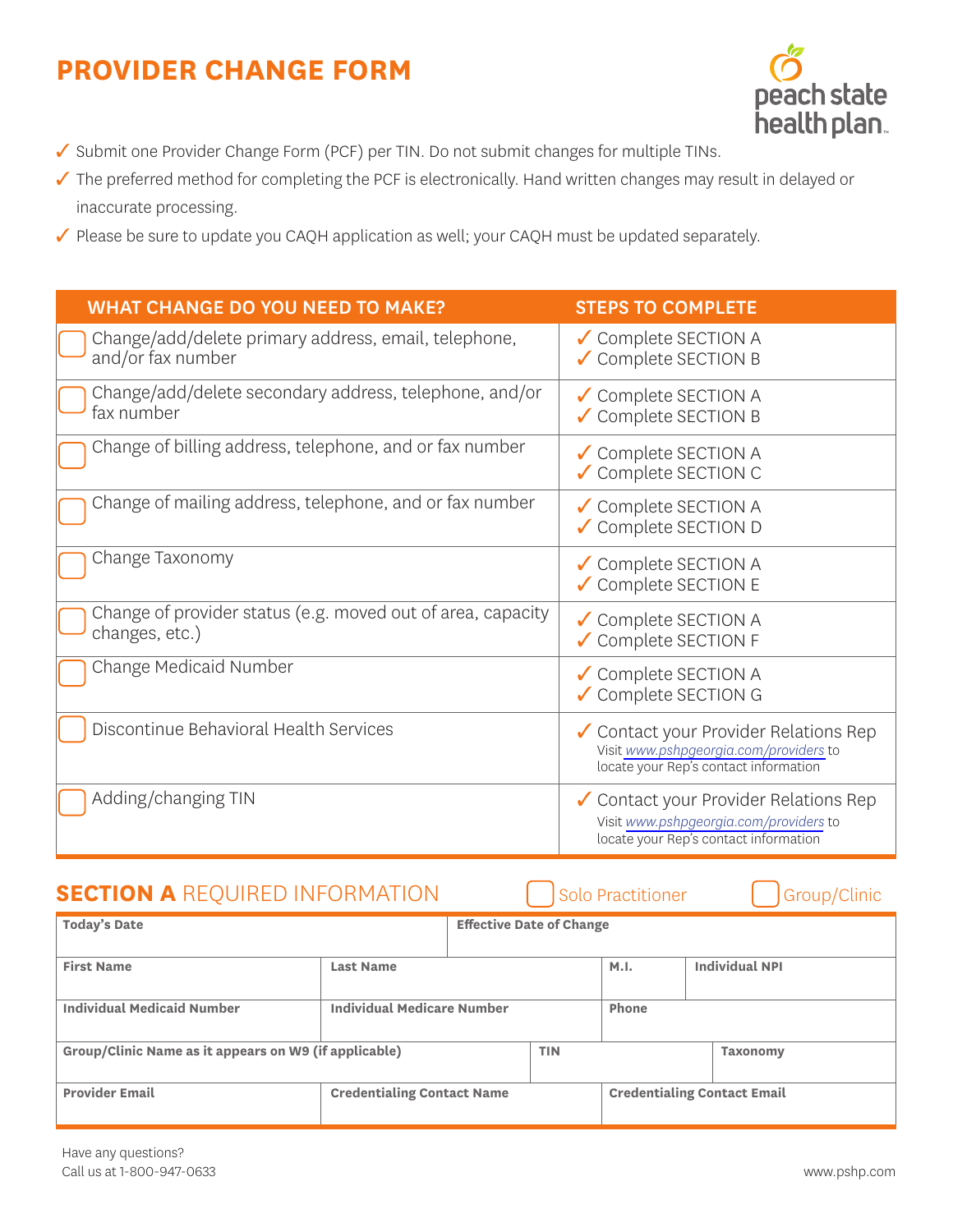# **SECTION B** CHANGE IN LOCATION INFO<br>
Update current location<br>
Add new location

Update current location  $\bigcap$  Add new location  $\bigcap$  Delete this location\*

This is the primary location  $\Box$  This is a secondary location  $\Box$  **DO NOT** Display in Directory

#### *IF THE UPDATED/NEW PRACTICE LOCATION BELOW IS ALSO THE BILLING ADDRESS PLEASE ALSO FILL OUT SECTION C*

#### *NOTE: Must be a street address (not a PO Box)*

| <b>Previous/Discontinued Practice Location</b>                                                                                                                                                                                          |       |           |                                                                                   | <b>Updated/New Practice Location</b> |       |           |                 |
|-----------------------------------------------------------------------------------------------------------------------------------------------------------------------------------------------------------------------------------------|-------|-----------|-----------------------------------------------------------------------------------|--------------------------------------|-------|-----------|-----------------|
| <b>Group Display Name</b>                                                                                                                                                                                                               |       |           |                                                                                   | <b>Group Display Name</b>            |       |           |                 |
| <b>Group NPI</b>                                                                                                                                                                                                                        |       |           | Group Medicaid #                                                                  | Group Medicaid #<br><b>Group NPI</b> |       |           |                 |
| <b>Address</b>                                                                                                                                                                                                                          |       |           | <b>Taxonomy</b>                                                                   | <b>Address</b>                       |       |           | <b>Taxonomy</b> |
| City                                                                                                                                                                                                                                    |       | <b>ST</b> | Zip                                                                               | City                                 |       | <b>ST</b> | Zip             |
| County                                                                                                                                                                                                                                  | Phone |           | Fax                                                                               | County                               | Phone |           | Fax             |
| <b>Contact Person</b>                                                                                                                                                                                                                   |       |           |                                                                                   | <b>Contact Person</b>                |       |           |                 |
| <b>Contact Email</b>                                                                                                                                                                                                                    |       |           |                                                                                   | <b>Contact Email</b>                 |       |           |                 |
|                                                                                                                                                                                                                                         |       |           |                                                                                   |                                      |       |           |                 |
|                                                                                                                                                                                                                                         |       |           | *Please provide a reason for deleting this location:                              |                                      |       |           |                 |
| <b>NO</b><br><b>YES</b><br>DOES THIS LOCATION HAVE HANDICAP ACCESSIBILITY?<br>III. DOES THIS LOCATION HAVE ANY LIMITATIONS OR RESTRICTIONS?<br>Gender:<br>Beginning at:<br>Male<br>All ages<br>Age:<br>accepted<br>Ending at:<br>Female |       |           |                                                                                   |                                      |       |           |                 |
|                                                                                                                                                                                                                                         |       |           | IV. PLEASE LIST UP TO TWO LANGUAGES OTHER THAN ENGLISH PROVIDED AT THIS LOCATION: |                                      |       |           |                 |
| 2)<br>1)                                                                                                                                                                                                                                |       |           |                                                                                   |                                      |       |           |                 |
| V. IS THIS LOCATION CURRENTLY ACCEPTING NEW PATIENTS?<br>YES<br><b>NO</b>                                                                                                                                                               |       |           |                                                                                   |                                      |       |           |                 |
| <b>VI. OFFICE HOURS:</b>                                                                                                                                                                                                                |       |           |                                                                                   |                                      |       |           |                 |
| Monday                                                                                                                                                                                                                                  | Open: |           | Close:                                                                            | <b>Tuesday</b>                       | Open: |           | Close:          |
| Wednesday                                                                                                                                                                                                                               | Open: |           | Close:                                                                            | Thursday                             | Open: |           | Close:          |
| Friday                                                                                                                                                                                                                                  | Open: |           | Close:                                                                            | <b>Saturday</b>                      | Open: |           | Close:          |
| <b>Sunday</b>                                                                                                                                                                                                                           | Open: |           | Close:                                                                            | <b>By Appt Only</b>                  |       |           | 24/7            |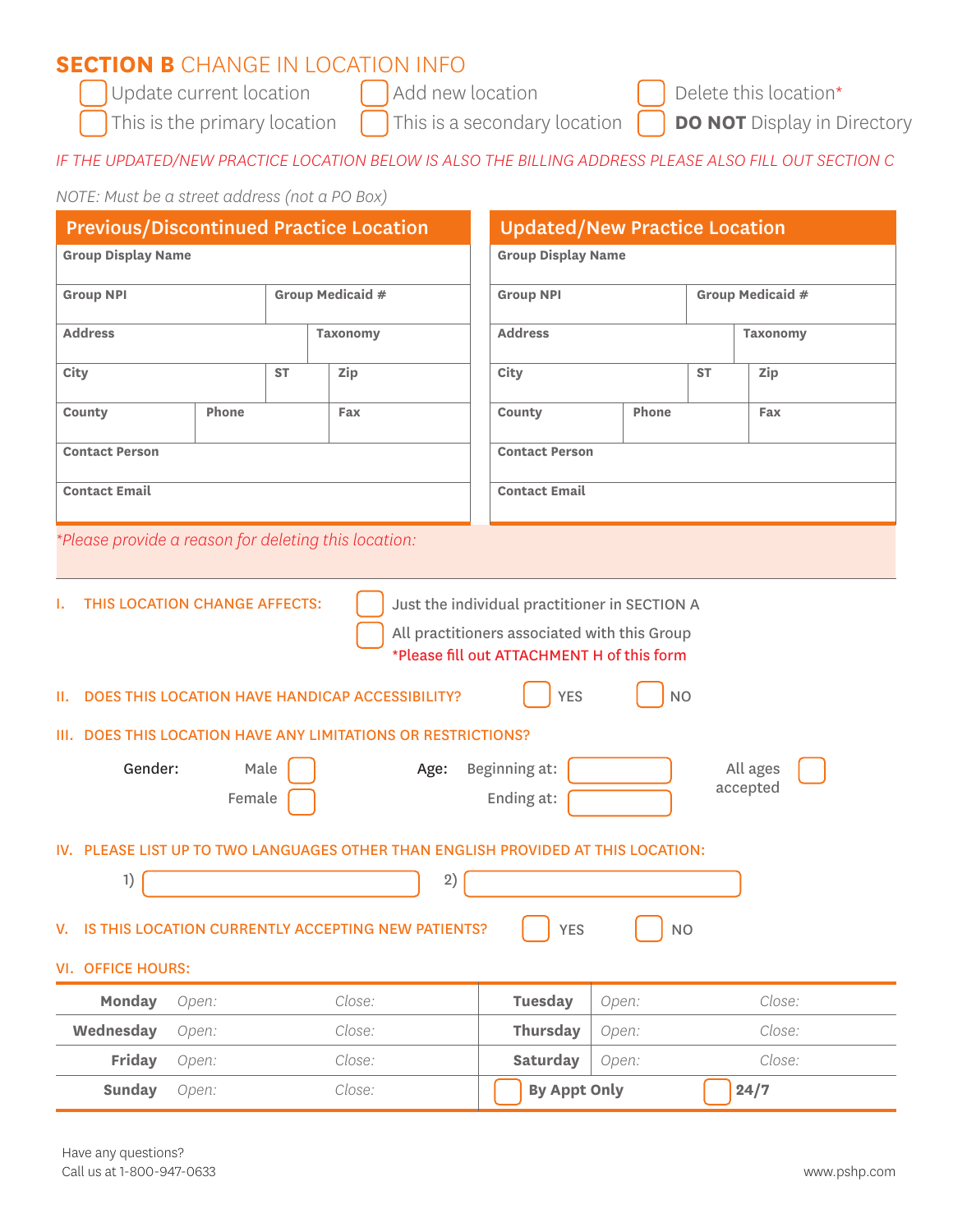### **SECTION C** CHANGE IN BILLING ADDRESS OR BILLING INFO

This Billing address change affects: Just the individual practitioner in SECTION A

All practitioners associated with this Group \*Please fill out ATTACHMENT H of this form

| Please update my 1099 Address (a new W-9 is required. Please include a new W-9 with your submission) |                                     |                                                                                            |                                |                        |
|------------------------------------------------------------------------------------------------------|-------------------------------------|--------------------------------------------------------------------------------------------|--------------------------------|------------------------|
| Provider Name as it appears on W9                                                                    |                                     | <b>TIN</b>                                                                                 |                                | <b>Medicaid Number</b> |
| <b>New Billing Address</b>                                                                           |                                     |                                                                                            |                                |                        |
| Phone                                                                                                |                                     | Fax                                                                                        |                                |                        |
| <b>Contact Person</b>                                                                                |                                     | <b>Contact Email</b>                                                                       |                                |                        |
| <b>SECTION D</b> CHANGE IN MAILING ADDRESS                                                           |                                     |                                                                                            |                                |                        |
| This Mailing address change affects:                                                                 |                                     | Just the individual practitioner in SECTION A                                              |                                |                        |
|                                                                                                      |                                     | All practitioners associated with this Group<br>*Please fill out ATTACHMENT H of this form |                                |                        |
| Provider Name or Group/Clinic Name (if applicable)                                                   |                                     |                                                                                            |                                |                        |
| <b>New Mailing Address</b>                                                                           |                                     |                                                                                            |                                |                        |
| Phone                                                                                                |                                     | Fax                                                                                        |                                |                        |
| <b>Contact Email</b><br><b>Contact Person</b>                                                        |                                     |                                                                                            |                                |                        |
| <b>SECTION E</b> CHANGE IN TAXONOMY                                                                  |                                     | <b>Individual in SECTION A</b>                                                             |                                | Group                  |
| <b>Current Taxonomy</b>                                                                              | <b>Current Taxonomy Description</b> |                                                                                            |                                |                        |
| <b>New Taxonomy</b>                                                                                  | <b>New Taxonomy Description</b>     |                                                                                            |                                |                        |
| <b>SECTION F</b> CHANGE OF PROVIDER STATUS                                                           |                                     |                                                                                            |                                |                        |
| <b>Select From Menu</b><br>Please select from drop down menu:                                        |                                     |                                                                                            |                                |                        |
|                                                                                                      |                                     |                                                                                            |                                |                        |
| <b>SECTION G</b> CHANGE IN MEDICAID NUMBER                                                           |                                     |                                                                                            | <b>Individual in SECTION A</b> | Group                  |
| <b>Current/Old Medicaid #:</b>                                                                       | New Medicaid #:                     |                                                                                            |                                |                        |
| <b>Effective Date of Change:</b>                                                                     | <b>Reason for Change:</b>           |                                                                                            |                                |                        |
| Have any questions?                                                                                  |                                     |                                                                                            |                                |                        |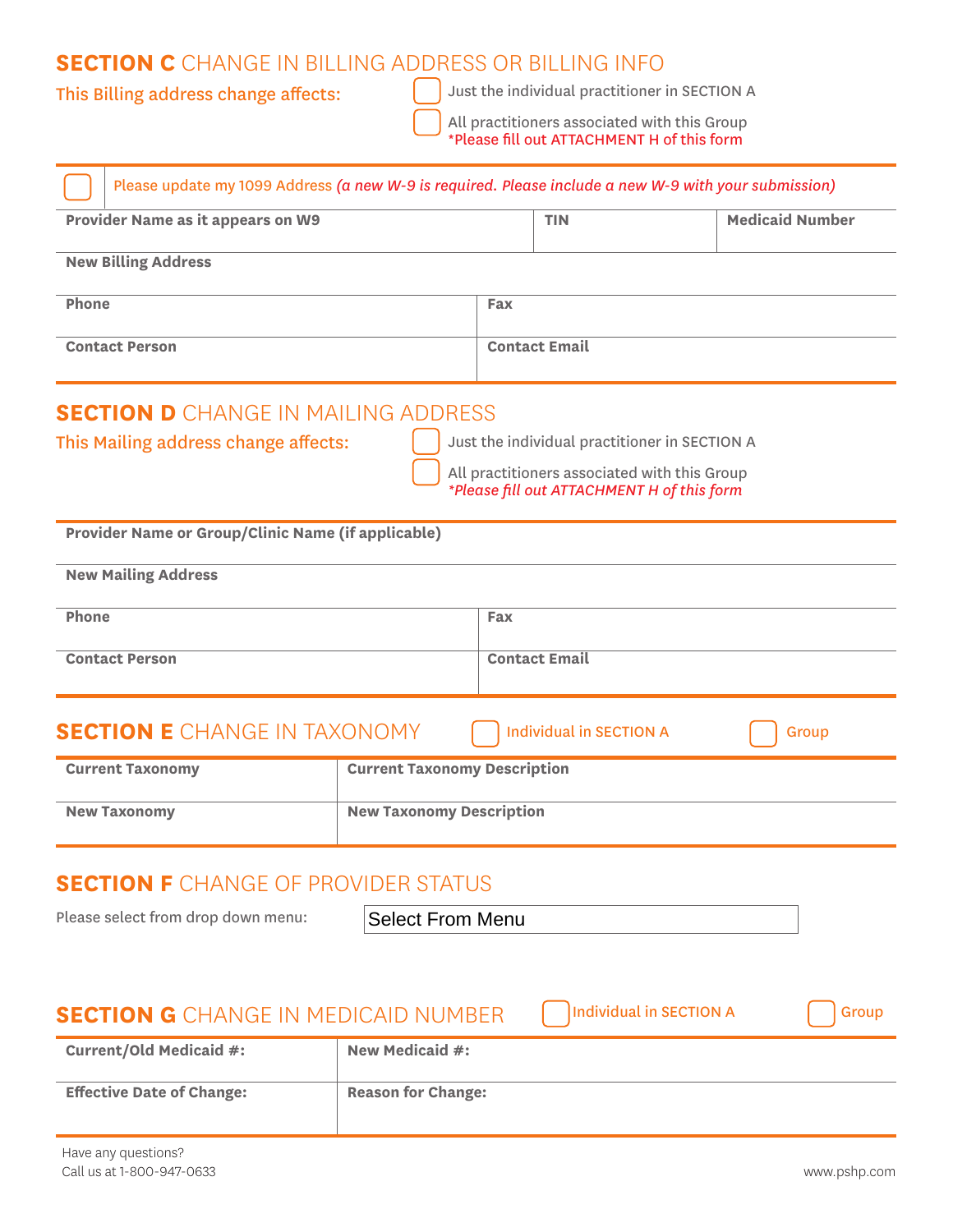## ROSTER OF AFFECTED PRACTITIONERS ATTACHMENT H

All changes on this form, where indicated to affect all practitioners associated with group, will be applied to all **Peach State Health Plan** enrolled practitioners listed below:

| <b>First Name</b> | <b>Last Name</b> | <b>NPI</b> | Section/s of PCF changes<br>that are applicable |
|-------------------|------------------|------------|-------------------------------------------------|
|                   |                  |            |                                                 |
|                   |                  |            |                                                 |
|                   |                  |            |                                                 |
|                   |                  |            |                                                 |
|                   |                  |            |                                                 |
|                   |                  |            |                                                 |
|                   |                  |            |                                                 |
|                   |                  |            |                                                 |
|                   |                  |            |                                                 |
|                   |                  |            |                                                 |
|                   |                  |            |                                                 |
|                   |                  |            |                                                 |
|                   |                  |            |                                                 |
|                   |                  |            |                                                 |
|                   |                  |            |                                                 |
|                   |                  |            |                                                 |
|                   |                  |            |                                                 |
|                   |                  |            |                                                 |
|                   |                  |            |                                                 |
|                   |                  |            |                                                 |
|                   |                  |            |                                                 |
|                   |                  |            |                                                 |
|                   |                  |            |                                                 |
|                   |                  |            |                                                 |
|                   |                  |            |                                                 |